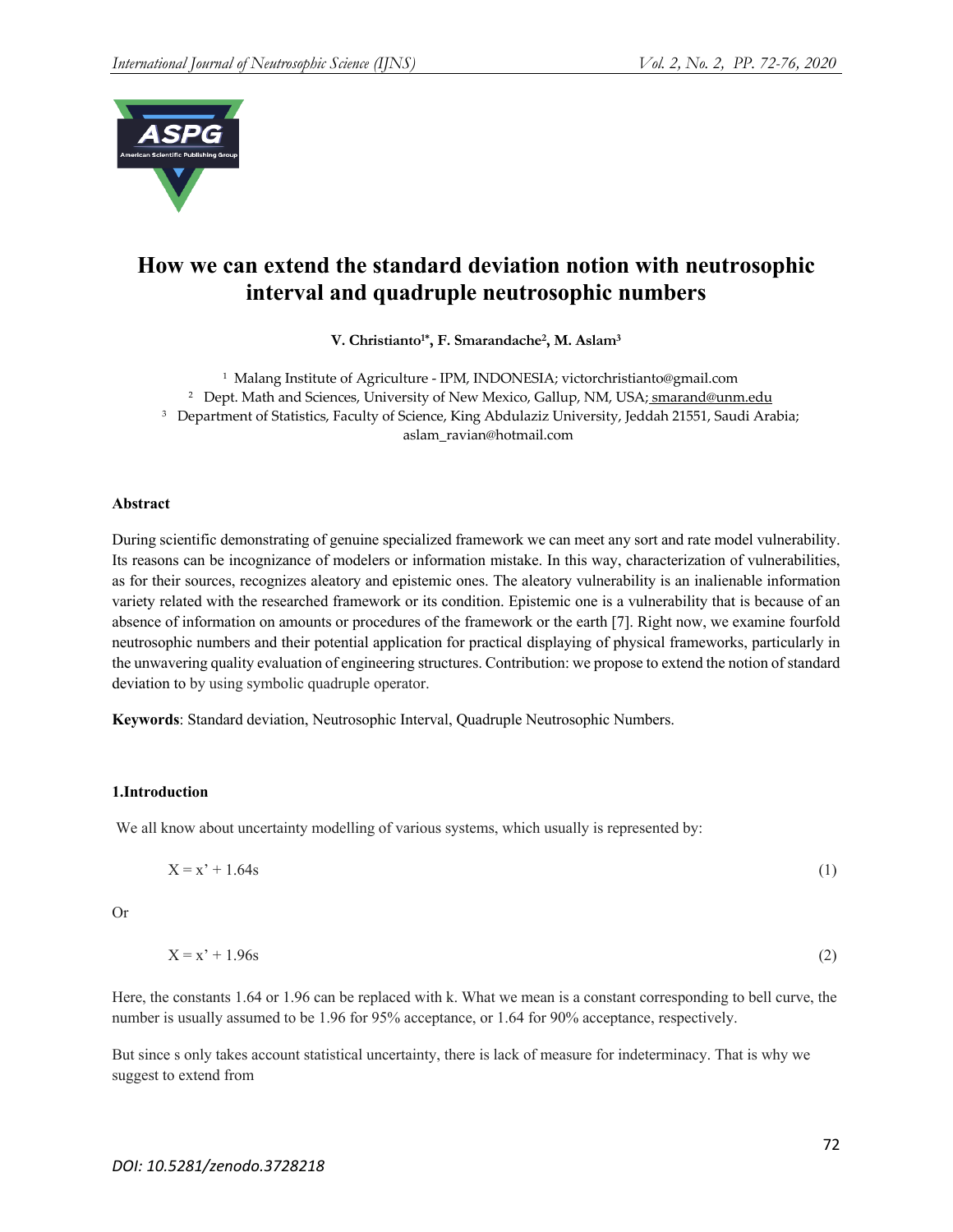$$
X = x' + k. s \tag{3}
$$

To become neutrosophic quadruple numbers.

Before we move to next section, first we would mention other possibility, i.e. by expressing the relation as follow

$$
(XL + XU IN) = k. (\sigmaL + \sigmaU IN), where IN is a measure of indeterminacy
$$
\n(4)

Actually, we we need to add some results for various  $I_N$ , for example  $I_N=0,0.1,0.2,0.3,0.4$  etc. Nonetheless, because this paper is merely suggesting a conceptual framework, we don't explore it further here. Interested readers are suggested to consult ref. [1-2].

#### **2. A short review on quaternions**

We all know the quaternions, but quadruple neutrosophic numbers are different. In quaternions,  $a+bi + cj + dk$  you have  $i^2 = i^2 = k^2 = -1 = ijk$ , while on quadruple neutrosophic numbers we have:[3]

$$
N = a + bT + cI + dF
$$
 one has: 
$$
T^2 = T, I^2 = I, F^2 = F,
$$
 (5)

where a = known part of N, bT+cI+dF = unknown part of N, with  $T =$  degree of truth-membership, I = degree of indeterminate-membership, and  $F =$  degree of false-membership, and a, b, c, d are real (or complex) numbers, and an absorption law defined depending on expert and on application (so it varies); if we consider for example the neutrosophic order  $T > I > F$ , then the stronger absorbs the weaker, i.e.

$$
TI = T, TF = T, and IF = I, TIF = T.
$$
\n
$$
(6)
$$

Other orders can also be employed, for example  $T \leq I \leq F$ : (see book [1], at page 186.) Other interpretations can be given to T, I, F upon each application.

### **3. Application: statistical uncertainty and beyond**

Designers must arrangement with dangers and vulnerabilities as a piece of their expert work and, specifically, vulnerabilities are intrinsic to building models. Models assume a focal job in designing. Models regularly speak to a dynamic and admired rendition of the scientific properties of an objective. Utilizing models, specialists can explore and gain comprehension of how an article or wonder will perform under specified conditions.[8]

Furthermore, according to Murphy & Gardoni & Harris Jr, which can be rephrased as follows: "For engineers, managing danger and vulnerability is a significant piece of their expert work. Vulnerabilities are associated with understanding the normal world, for example, knowing whether a specific occasion will happen, and in knowing the presentation of building works, for example, the conduct and reaction of a structure or foundation, the fluctuation in material properties (e.g., attributes of soil, steel, or solid), geometry, and outer limit conditions (e.g., loads or physical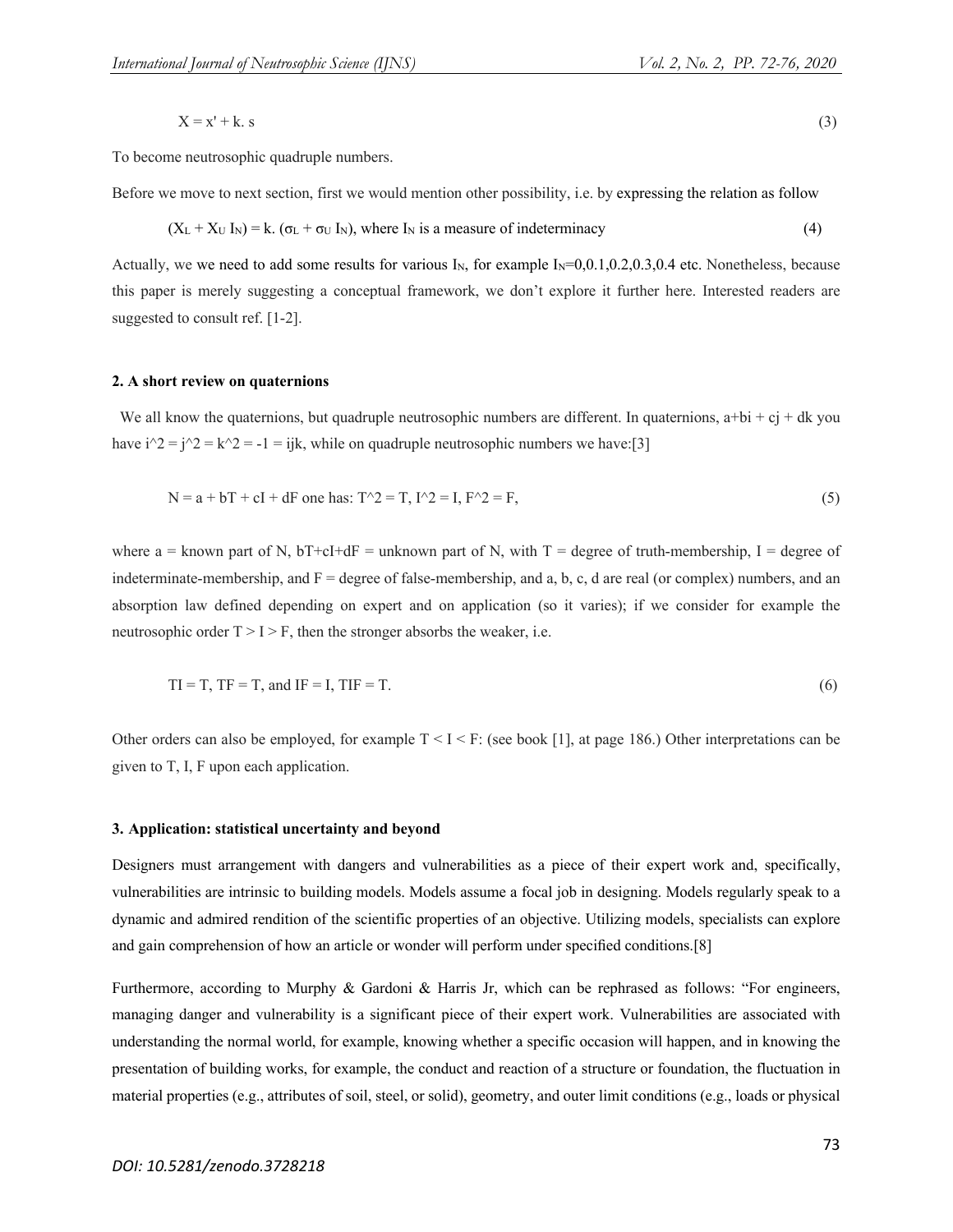limitations). Such vulnerabilities produce dangers. In the standard record chance is the result of a lot of potential outcomes and their related probabilities of event (Kaplan and Gerrick 1981), where the probabilities measure the probability of event of the potential outcomes considering the hidden vulnerabilities. One significant utilization of models in designing danger investigation is to measure the probability or likelihood of the event of specific occasions or a lot of outcomes. Such models are regularly alluded to as probabilistic models to feature their specific capacity to represent and measure vulnerabilities."[8]

Uncertainties come in many forms, for example:

"The uncertainties in developing a model are:

• Model Inexactness. This kind of vulnerability emerges when approximations are presented in the plan of a model. There are two basic issues that may emerge: blunder as the model (e.g., a straight articulation is utilized when the real connection is nonlinear), and missing factors (i.e., the model contains just a subset of the factors that influence the amount of intrigue). …

• Mistaken Assumptions. Models depend on a series of expectations. Vulnerabilities may be related with the legitimacy of such suspicions (e.g., issues emerge when a model accept typicality or homoskedasticity when these suppositions are disregarded).

• Measurement Error. The parameters in a model are commonly aligned utilizing an example of the deliberate amounts of intrigue and the fundamental factors considered in the model. These watched qualities, in any case, could be inaccurate because of blunders in the estimation gadgets or systems, which at that point prompts mistakes in the alignment procedure. …

• Statistical Uncertainty. Factual vulnerability emerges from the scantiness of information used to align a model. Specifically, the exactness of one's derivations relies upon the perception test size. The littler the example size, the bigger is the vulnerability in the evaluated estimations of the parameters. … However, the confidence in the model would probably increment on the off chance that it was adjusted utilizing one thousand examples. The factual vulnerability catches our level of confidence in a model considering the information used to adjust the model."[8]

With regards to statistical uncertainty, according to Ditlevsen and Madsen, which can rephrased as follows: "It is the reason for any estimating technique to produce data about an amount identified with the object of estimation. In the event that the amount is of a fluctuating nature with the goal that it requires a probabilistic model for its depiction, the estimating technique must make it conceivable to define quantitative data about the parameters of the picked probabilistic model. Clearly a deliberate estimation of a solitary result of a non-degenerate arbitrary variable X just is sufficient for giving a rough gauge of the mean estimation of X and is insufficient for giving any data about the standard deviation of X. In any case, if an example of X is given, that is, whenever estimated estimations of a specific number of freely produced results of X are given, these qualities can be utilized for figuring gauges for all parameters of the model. The reasons that such an estimation from an example of X is conceivable and bodes well are to be found in the numerical likelihood hypothesis. The most rudimentary ideas and rules of the hypothesis of insights are thought to be known to the peruser. To delineate the job of the measurable ideas in the unwavering quality examination it is beneficial to rehash the most fundamental highlights of the depiction of the data that an example of X of size n contains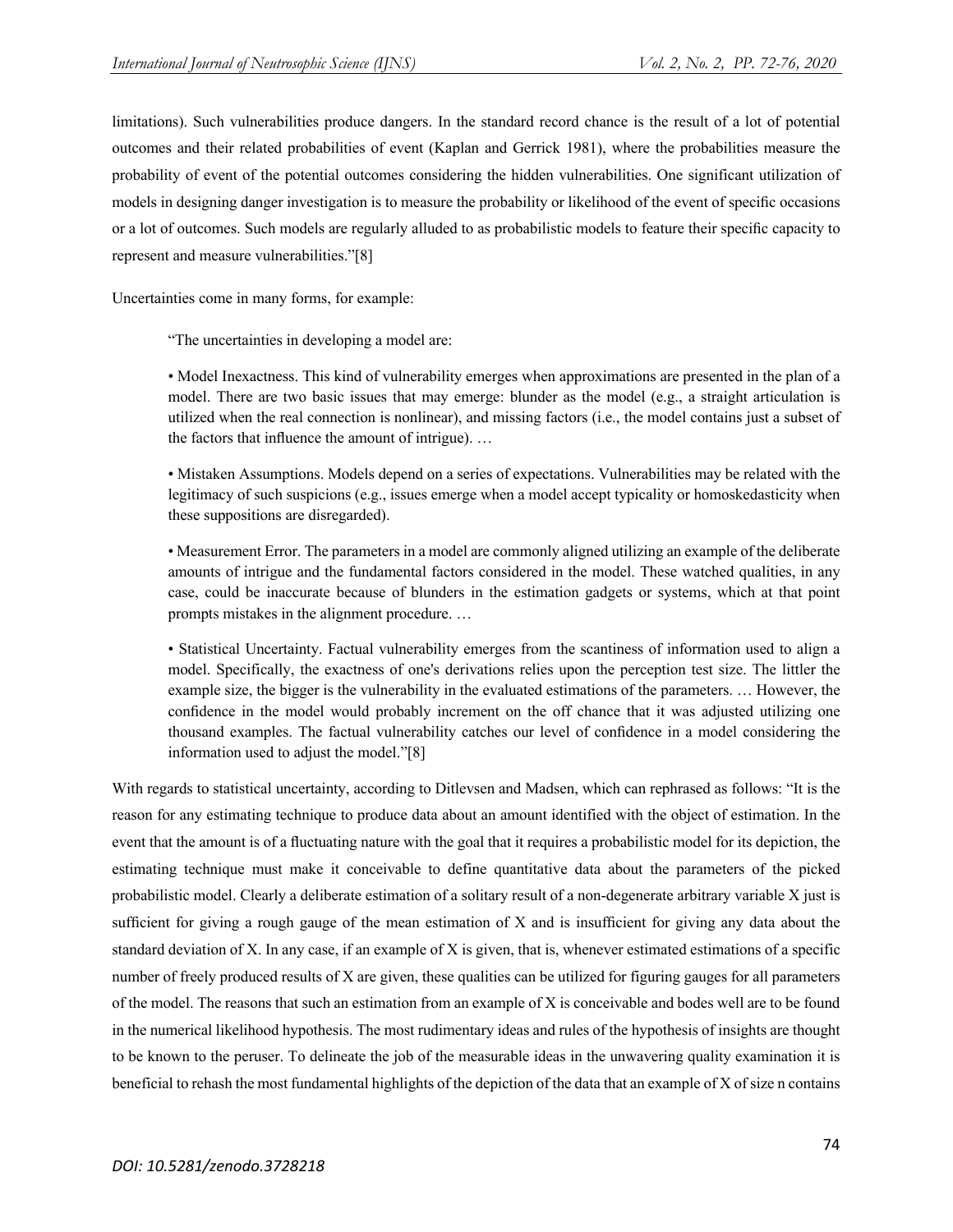Now, it seems possible to extend it further to include not only statistical uncertainty but also modelling error etc. It can be a good application of Quadruple Neutrosophic Numbers.

## **4. Towards an improved model of standard deviation**

Few days ago, we just got an idea regarding application of symbolic Neutrosophic quadruple numbers, where we can use it to extend the notion of *standard deviation.*

As we know usually people wrote:

$$
X' = x + k.\sigma \tag{7}
$$

Where X mean observation, σ standard deviation, and k is usually a constant to be determined by statistical bell curve, for example 1.64 for 95% accuracy.

We can extend it by using symbolic quadruple operator:

$$
X' = x \pm (k.\sigma + m.i + n.f)
$$
\n<sup>(8)</sup>

Where X' stands for actual prediction from a set of observed x data,  $\sigma$  is standard deviation, i is indeterminacy and f falsefood. That way modelling error (falsehood) and indeterminacy can be accounted for.

Alternatively, one can write a better expression:

$$
X' = x \pm (T.\sigma + I.\sigma + F.\sigma) \tag{9}
$$

where  $T =$  the truth degree of s (standard deviation), I = degree of indeterminacy about s, and  $F =$  degree of falsehood about s.

A slightly more general expression is the following:

$$
X' = x \pm a (T \cdot \sigma + I \cdot \sigma + F \cdot \sigma) \tag{10}
$$

where  $T =$  the truth degree of s (standard deviation), I = degree of indeterminacy about s, and  $F =$  degree of falsehood about s.

Or

$$
X' = x \pm (a \cdot T \cdot \sigma + b \cdot I \cdot \sigma + c \cdot F \cdot \sigma) \tag{11}
$$